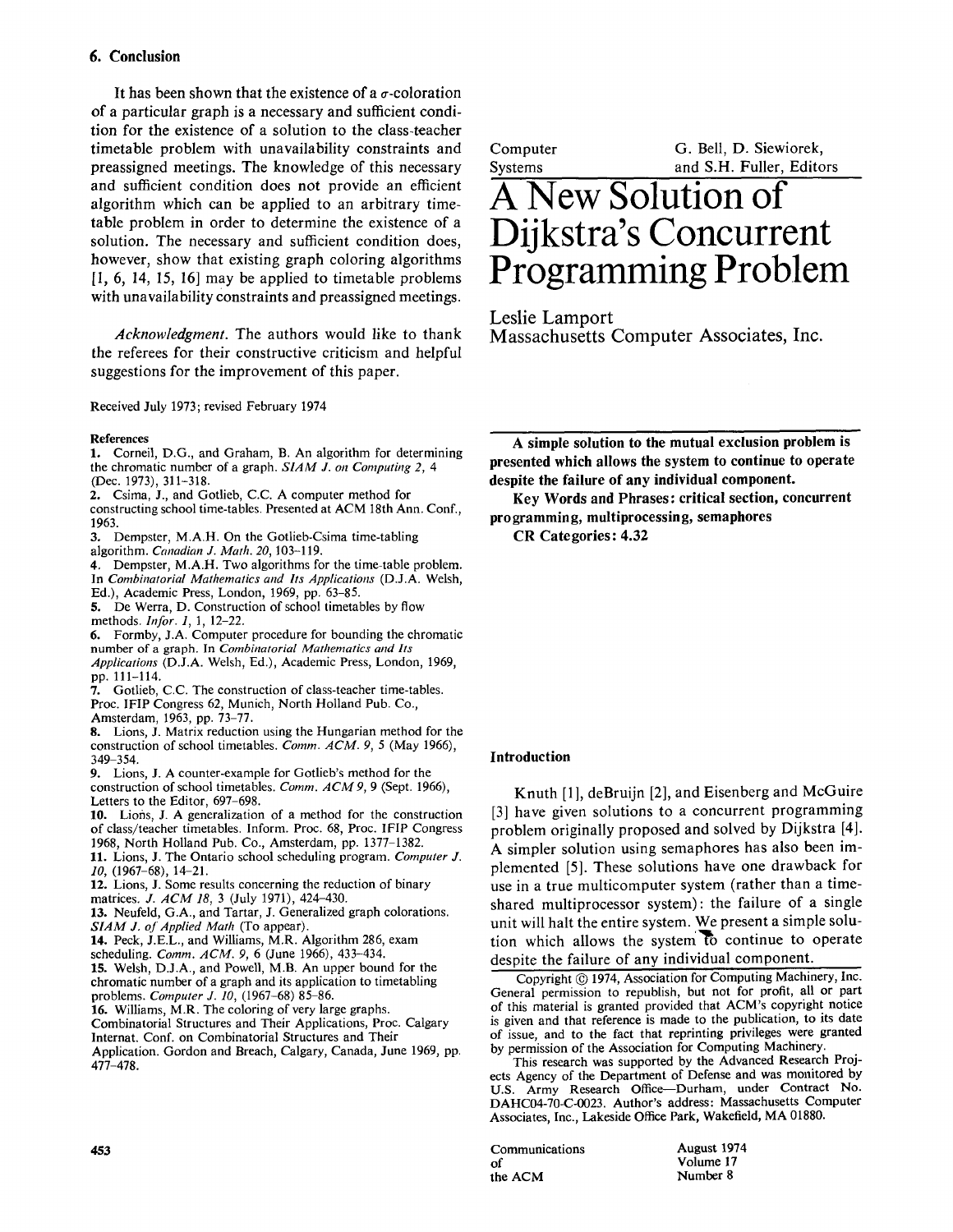# **The Algorithm**

Consider N asynchronous computers communicating with each other only via shared memory. Each computer runs a cyclic program with two parts-a critical *section* and a *noncritical section.* Dijkstra's problem, as extended by Knuth, is to write the programs so that the following conditions are satisfied:

1. At any time, at most one computer may be in its critical section.

2. Each computer must eventually be able to enter its critical section (unless it halts).

3. Any computer may halt in its noncritical section.

Moreover, no assumptions can be made about the running speeds of the computers.

The solutions of  $[1-4]$  had all N processors set and test the value of a single variable  $k$ . Failure of the memory unit containing  $k$  would halt the system. The use of semaphores also implies reliance upon a single hardware component.

Our solution assumes  $N$  processors, each containing its own memory unit. A processor may read from any other processor's memory, but it need only write into its own memory. The algorithm has the remarkable property that if a read and a write operation to a single memory location occur simultaneously, then only the write operation must be performed correctly. The read may return *any* arbitrary value!

A processor may fail at any time. We assume that when it fails, it immediately goes to its noncritical section and halts. There may then be a period when reading from its memory gives arbitrary values. Eventually, any read from its memory must give a value of zero. (In practice, a failed computer might be detected by its failure to respond to a read request within a specified length of time.)

Unlike the solutions of  $[1-4]$ , ours is a first-comefirst-served method in the following sense. When a processor wants to enter its critical section, it first executes a loop-free block of code-i.e. one with a fixed number of execution steps. It is then guaranteed to enter its critical section before any other processor which later requests service.

The algorithm is quite simple. It is based upon one commonly used in bakeries, in which a customer receives a number upon entering the store. The holder of the lowest number is the next one served. In our algorithm, each processor chooses its own number. The processors are named  $1, \ldots, N$ . If two processors choose the same number, then the one with the lowest name goes first.

The common store consists of

## $\text{integer array choosing } [1:N], \text{ number } [1:N]$

Words *choosing (i)* and *number* [i] are in the memory of processor i, and are initially zero. The range of values of *number* [i] is unbounded. This will be discussed below.

The following is the program for processor *i*. Execution must begin inside the noncritical section. The arguments of the maximum function can be read in any order. The relation "less than" on ordered pairs of integers is defined by  $(a,b) < (c,d)$  if  $a < c$ , or if  $a = c$ and  $b < d$ 

```
begin integer j; 
  L1: choosing [i] := 1;
      number[i] := 1 + maximum(number[1], \ldots, number[N]);
      choosing[i] := 0;for j = 1 step 1 until N do
         hegin
           L2: if choosing[j] \neq 0 then goto L2;
           L3: if number[j] \neq 0 and (number[j], j) < (number[i], j)i) then goto L3;
         end; 
      critical section; 
      number[i] := 0;noncritical section; 
      goto L1;
```

```
end
```
We allow processor  $i$  to fail at any time, and then to be restarted in its noncritical section (with *choosing*  $[i] =$ *number*  $[i] = 0$ . However, if a processor keeps failing and restarting, then it can deadlock the system.

# **Proof of Correctness**

To prove the correctness of the algorithm, we first make the following definitions. Processor  $i$  is said to be *in the doorway* while *choosing*  $[i] = 1$ . It is said to be *in the bakery* from the time it resets *choosing (i)* to zero until it either fails or leaves its critical section. The correctness of the algorithm is deduced from the following assertions. Note that the proofs make no assumptions about the value read during an overlapping read and write to the same memory location.

*Assertion 1.* If processors i and k are in the bakery and  $i$  entered the bakery before  $k$  entered the doorway, then *number*  $[i] <$  *number*  $[k]$ .

*Proof.* By hypothesis, *number* [i] had its current value while k was choosing the current value of *number*  [k]. Hence, k must have chosen *number*  $[k] \geq 1 + num$ *ber*  $[i]$ . $\Box$ 

*Assertion 2.* If processor i is in its critical section, processor k is in the bakery, and  $k \neq i$ , then *(number*  $[i], i)$  < (number  $[k], k$ ).

*Proof.* Since *choosing* [k] has essentially just two values-zero and nonzero-we can assume that from processor i's point of view, reading or writing it is done instantaneously, and a simultaneous read and write does not occur. For example, if *choosing* [k] is being changed from zero to one while it is also being read by processor  $i$ , then the read is considered to happen first if it obtains a value of zero; otherwise the write is said to happen first. All times defined in the proof are from processor i's viewpoint.

Let  $t_{L2}$  be the time at which processor *i* read *choosing* [k] during its last execution of L2 for  $j = k$ , and let  $t_{L3}$  be the time at which i began its last execution of L3 for  $j = k$ , so  $t_{L2} < t_{L3}$ . When processor k was choosing its

```
Communications August 1974 
the ACM
```
Volume 17<br>Number 8